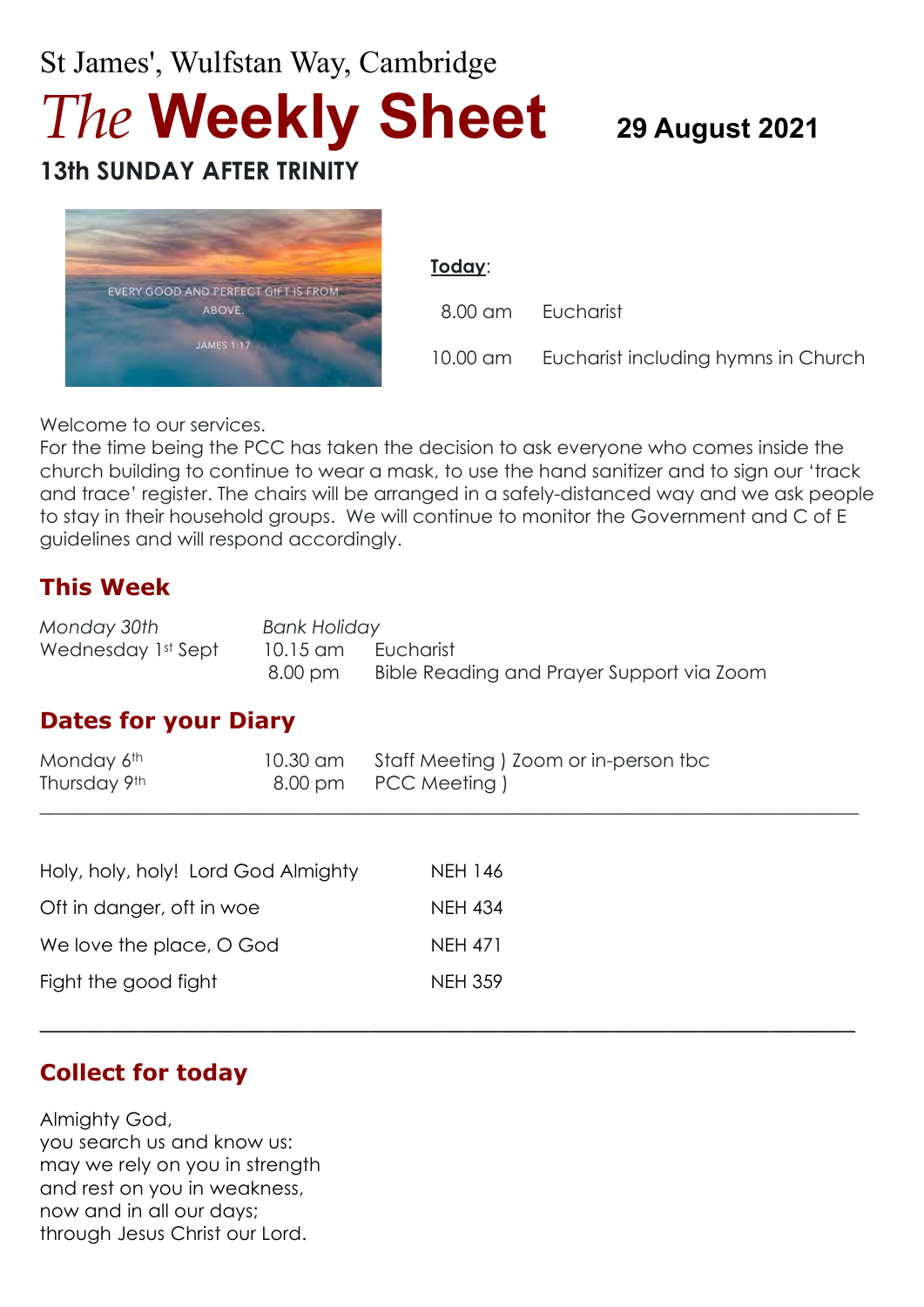# **Today's readings are:**

Song of Solomon 2.8-13; Psalm 45.1-2, 6-9; James 1.17-end; Mark 7.1-8, 14, 15, 21-23

 $\_$  , and the set of the set of the set of the set of the set of the set of the set of the set of the set of the set of the set of the set of the set of the set of the set of the set of the set of the set of the set of th

 $\_$  , and the set of the set of the set of the set of the set of the set of the set of the set of the set of the set of the set of the set of the set of the set of the set of the set of the set of the set of the set of th

#### **Song of Solomon 2.8-13**

#### **Springtime Rhapsody**

The voice of my beloved! Look, he comes, leaping upon the mountains, bounding over the hills. My beloved is like a gazelle or a young stag. Look, there he stands behind our wall, gazing in at the windows, looking through the lattice. My beloved speaks and says to me: 'Arise, my love, my fair one, and come away; for now the winter is past, the rain is over and gone. The flowers appear on the earth; the time of singing has come, and the voice of the turtle-dove is heard in our land. The fig tree puts forth its figs, and the vines are in blossom; they give forth fragrance. Arise, my love, my fair one, and come away.

#### **Psalm 45.1-2, 6-9**

My heart is astir with / gracious / words; as I make my song for the king, my tongue is the / pen of a / ready / writer. You are the / fairest of / men; full of grace are your lips, for / God has / blest you for / ever. Your throne is / God's throne, for / ever; the sceptre of your / kingdom is the sceptre of / righteousness. You love righteousness and / hate in/iquity; therefore God, your God, has anointed you with the oil of / gladness a/bove your / fellows. All your garments are fragrant with myrrh, / aloes and / cassia; from ivory palaces the music of / strings / makes you / glad. Kings' daughters are among your / honourable / women; at your right hand stands the / queen in / gold of / Ophir.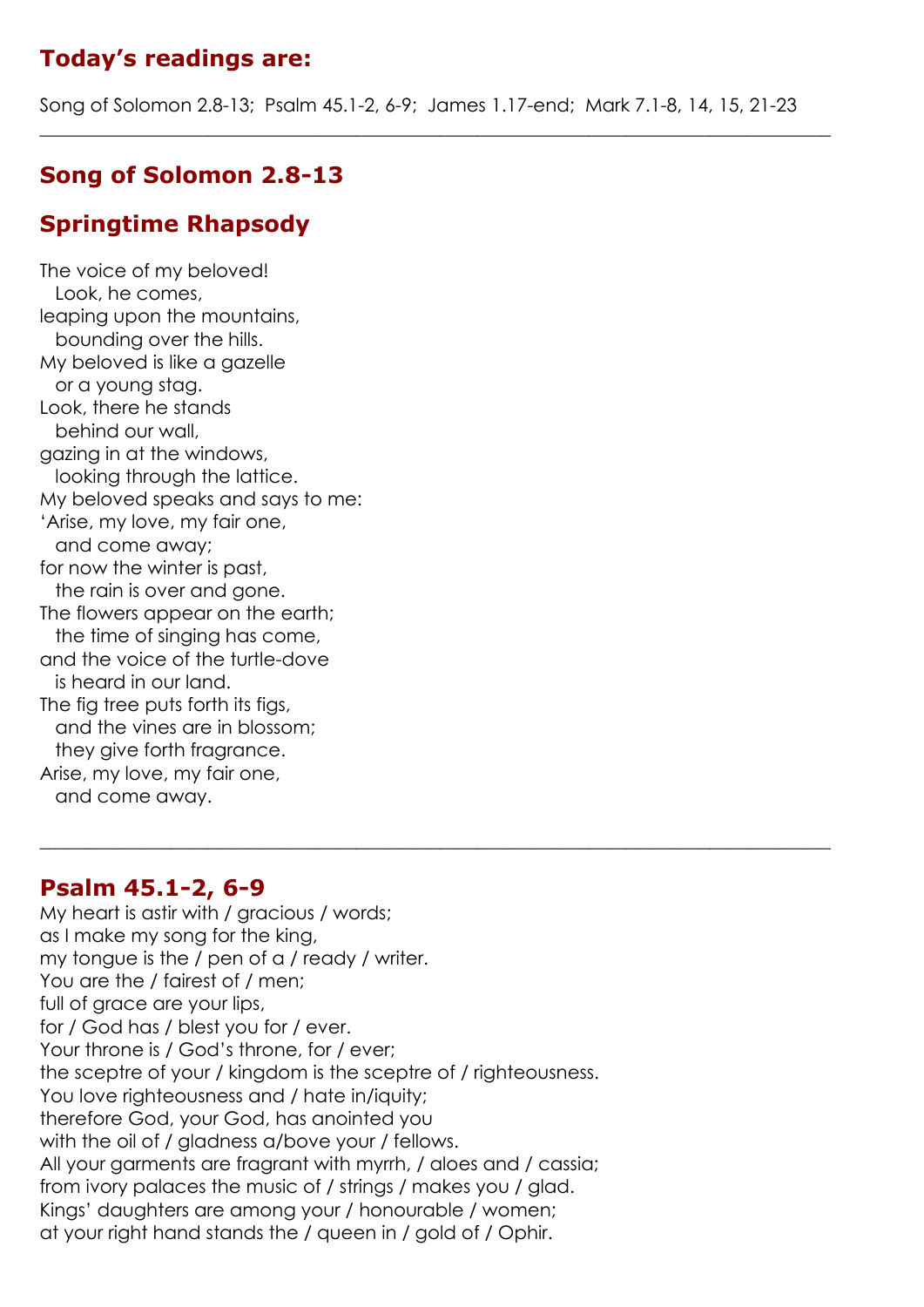#### **James 1.17-end**

Every generous act of giving, with every perfect gift, is from above, coming down from the Father of lights, with whom there is no variation or shadow due to change. In fulfilment of his own purpose he gave us birth by the word of truth, so that we would become a kind of first fruits of his creatures.

#### **Hearing and Doing the Word**

You must understand this, my beloved: let everyone be quick to listen, slow to speak, slow to anger; for your anger does not produce God's righteousness. Therefore rid yourselves of all sordidness and rank growth of wickedness, and welcome with meekness the implanted word that has the power to save your souls.

But be doers of the word, and not merely hearers who deceive themselves. For if any are hearers of the word and not doers, they are like those who look at themselves in a mirror; for they look at themselves and, on going away, immediately forget what they were like. But those who look into the perfect law, the law of liberty, and persevere, being not hearers who forget but doers who act—they will be blessed in their doing.

If any think they are religious, and do not bridle their tongues but deceive their hearts, their religion is worthless. Religion that is pure and undefiled before God, the Father, is this: to care for orphans and widows in their distress, and to keep oneself unstained by the world.

\_\_\_\_\_\_\_\_\_\_\_\_\_\_\_\_\_\_\_\_\_\_\_\_\_\_\_\_\_\_\_\_\_\_\_\_\_\_\_\_\_\_\_\_\_\_\_\_\_\_\_\_\_\_\_\_\_\_

# **Mark 7.1-8, 14, 15, 21-23**

#### **The Tradition of the Elders**

Now when the Pharisees and some of the scribes who had come from Jerusalem gathered around him, they noticed that some of his disciples were eating with defiled hands, that is, without washing them. (For the Pharisees, and all the Jews, do not eat unless they thoroughly wash their hands, thus observing the tradition of the elders; and they do not eat anything from the market unless they wash it; and there are also many other traditions that they observe, the washing of cups, pots, and bronze kettles.) So the Pharisees and the scribes asked him, 'Why do your disciples not live according to the tradition of the elders, but eat with defiled hands?' He said to them, 'Isaiah prophesied rightly about you hypocrites, as it is written,

"This people honours me with their lips,

but their hearts are far from me;

in vain do they worship me,

teaching human precepts as doctrines."

You abandon the commandment of God and hold to human tradition.'

Then he called the crowd again and said to them, 'Listen to me, all of you, and understand: there is nothing outside a person that by going in can defile, but the things that come out are what defile.' For it is from within, from the human heart, that evil intentions come: fornication, theft, murder, adultery, avarice, wickedness, deceit, licentiousness, envy, slander, pride, folly. All these evil things come from within, and they defile a person.'

\_\_\_\_\_\_\_\_\_\_\_\_\_\_\_\_\_\_\_\_\_\_\_\_\_\_\_\_\_\_\_\_\_\_\_\_\_\_\_\_\_\_\_\_\_\_\_\_\_\_\_\_\_\_\_\_\_\_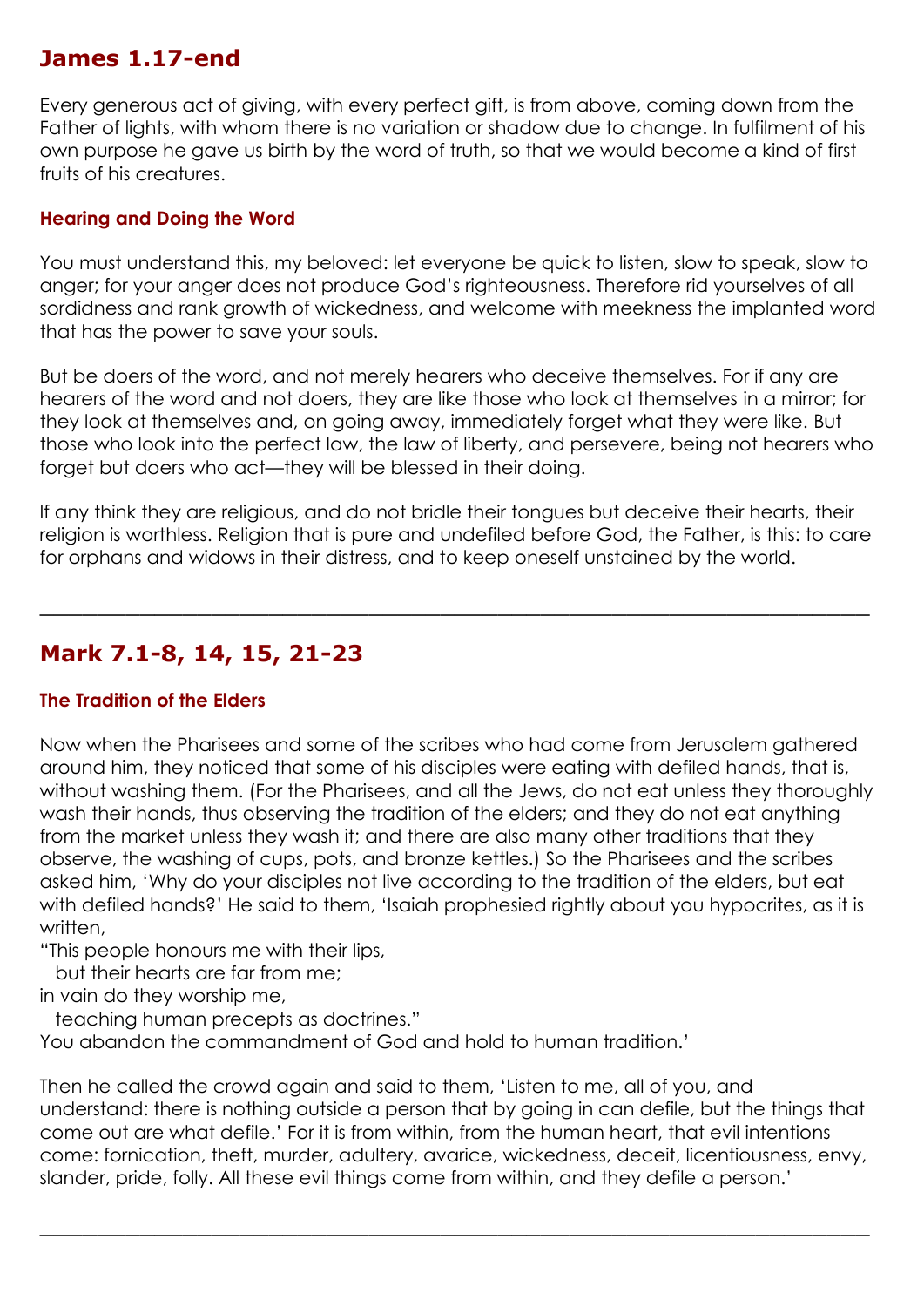#### **Readings for next Sunday, 5 September (14th Sunday after Trinity)**

Proverbs 22.1-2, 8-9, 22-23; Psalm 125; James 2.1-10 [11-13] 14-17; Mark 7.24-end

**Volunteers are needed** please to help move chairs after the 10 o'clock service today. If you are able, please stay on to help with this. Thank you.

\_\_\_\_\_\_\_\_\_\_\_\_\_\_\_\_\_\_\_\_\_\_\_\_\_\_\_\_\_\_\_\_\_\_\_\_\_\_\_\_\_\_\_\_\_\_\_\_\_\_\_\_\_\_\_\_\_\_

**Judith Pinhey** and family would like to thank everyone who sent cards, for their memories of Jonathan, their kind thoughts, and their prayers, which are a great comfort to us.

Thank you to all who have donated to **CMS**. We have collected £355.97 which has been sent to the charity. If anyone would like to donate to CMS please let Maureen Gibbs or Alison Giles know. The idea is that loose change is put into a box over the year. This is then sent to the charity in January.

Some people are unaware of how to turn on the **outside tap**. The tap is under the wash hand basin in the disabled toilet – turn the handle to the horizontal position. Please ensure you turn it off again afterwards because otherwise it dribbles badly and wastes water. The church isn't routinely unlocked during August and so you will need a key to unlock and lock up again.

There will be no rota for **sidespeople** at the 10 am service through until September. This will allow us to get a sense of who wishes to attend in person for this service. Hatty Harris will act as sidesperson and recruit one or two alternatives for while she is away.

The **church office** will be open on Wednesday and Thursday morning, 9.15 am – 1.15 pm.

**Food Hub.** The Food Hub continues to operate on a Saturday morning between 10.30 am and 12.30 pm here at St James'.

The food remains a basic food package ideally for those who are either struggling to pay for provisions or who cannot get to the shops or book an online delivery.

The Food Hub is able to receive donations at church between 3 and 4 pm on a Friday afternoon. Look on the Queen Edith Community Forum website to find more details about those items most needed - and about how to donate financially. Thank you